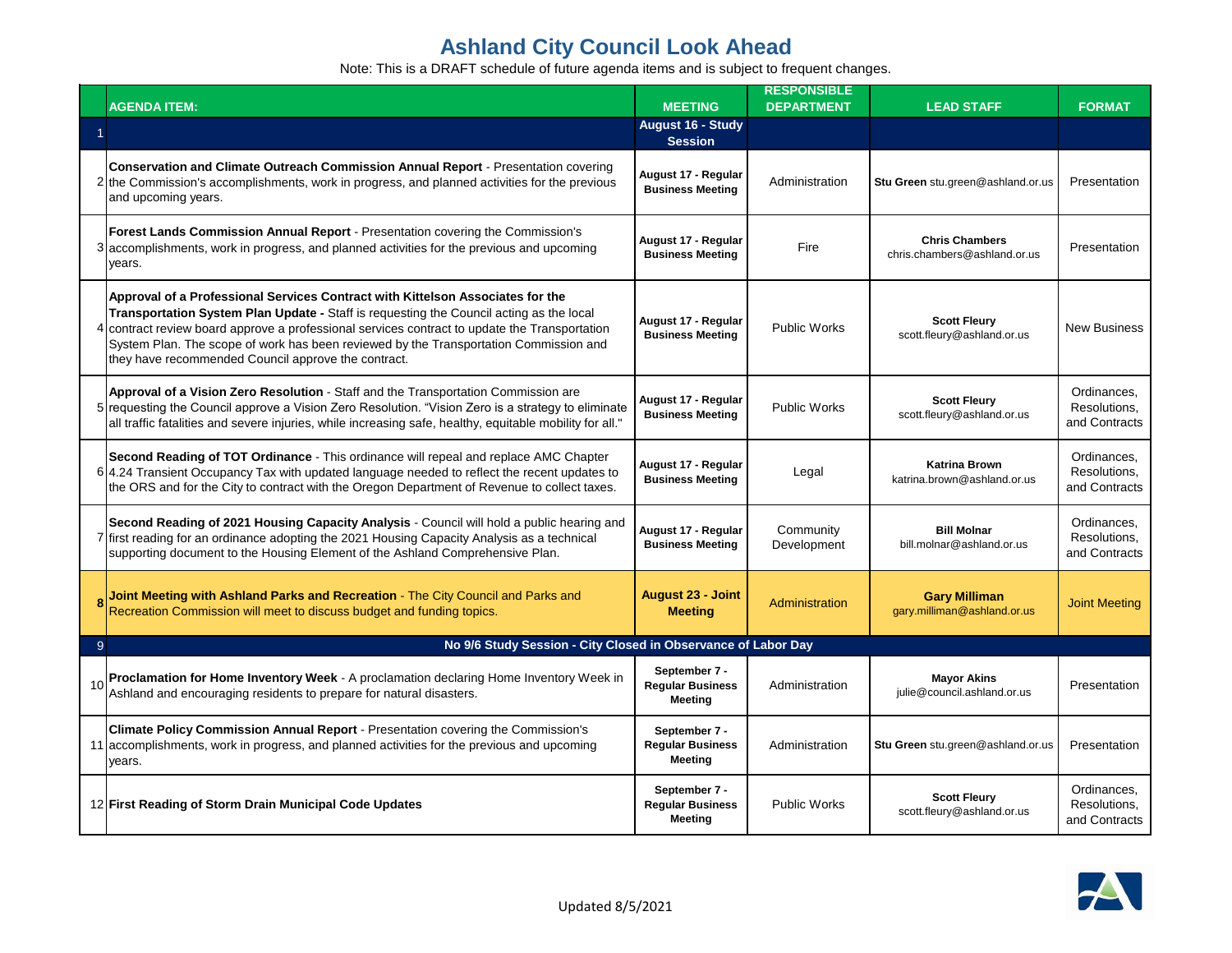## **Ashland City Council Look Ahead**

Note: This is a DRAFT schedule of future agenda items and is subject to frequent changes.

| 13 |                                                                                                                                                                                                                                                                                                                                                                                                                                                            | September 20 -<br><b>Study Session</b>                      |                          |                                                   |                                              |
|----|------------------------------------------------------------------------------------------------------------------------------------------------------------------------------------------------------------------------------------------------------------------------------------------------------------------------------------------------------------------------------------------------------------------------------------------------------------|-------------------------------------------------------------|--------------------------|---------------------------------------------------|----------------------------------------------|
|    | Airport Commission Annual Report - Presentation covering the Commission's<br>14 accomplishments, work in progress, and planned activities for the previous and upcoming<br>years.                                                                                                                                                                                                                                                                          | September 21 -<br><b>Regular Business</b><br><b>Meeting</b> | <b>Public Works</b>      | <b>Scott Fleury</b><br>scott.fleury@ashland.or.us | Presentation                                 |
|    | 15 Ad Hoc Community Center/Pioneer Hall Review Committee Report to Council                                                                                                                                                                                                                                                                                                                                                                                 | September 21 -<br><b>Regular Business</b><br><b>Meeting</b> | <b>Public Works</b>      | <b>Scott Fleury</b><br>scott.fleury@ashland.or.us | Presentation                                 |
|    | <b>Social Service Grant Allocation</b> - The Council will review the Social Service Grant applications<br>16 submitted to the City and the funding recommendations provided by the Housing and Human<br>Services Commission and will make a decision regarding final grant awards.                                                                                                                                                                         | September 21 -<br><b>Regular Business</b><br><b>Meeting</b> | Community<br>Development | <b>Bill Molnar</b><br>bill.molnar@ashland.or.us   | <b>New Business</b>                          |
|    | National Pollution Discharge Elimination System Permit Update - Staff will provide update<br>17 to the Council on the current status of the wastewater treatment plant NPDES permit and<br>associated compliance projects.                                                                                                                                                                                                                                 | October 4 - Study<br><b>Session</b>                         | <b>Public Works</b>      | <b>Scott Fleury</b><br>scott.fleury@ashland.or.us | <b>Study Session</b>                         |
|    | Proclamation for Indigenous Peoples' Day - Proclamation establishing Monday, October 11<br>as Indigenous Peoples' Day and encouraging all residents, businesses, organizations and<br>18 public institutions to acknowledge, honor, value and celebrate Indigenous Peoples' historic and<br>current contributions locally and beyond, while also recognizing the ongoing and interconnected<br>struggles of all Indigenous communities locally and beyond. | October 5 - Regular<br><b>Business Meeting</b>              | Administration           | <b>Mayor Akins</b><br>julie@council.ashland.or.us | Presentation                                 |
|    | Public Arts Commission Annual Report - Presentation covering the Commission's<br>19 accomplishments, work in progress, and planned activities for the previous and upcoming<br>vears.                                                                                                                                                                                                                                                                      | October 5 - Regular<br><b>Business Meeting</b>              | Community<br>Development | <b>Bill Molnar</b><br>bill.molnar@ashland.or.us   | Presentation                                 |
| 20 |                                                                                                                                                                                                                                                                                                                                                                                                                                                            | October 18 - Study<br><b>Session</b>                        |                          |                                                   |                                              |
| 21 |                                                                                                                                                                                                                                                                                                                                                                                                                                                            | October 19 -<br><b>Regular Business</b><br><b>Meeting</b>   |                          |                                                   |                                              |
| 22 |                                                                                                                                                                                                                                                                                                                                                                                                                                                            | November 1 - Study<br><b>Session</b>                        |                          |                                                   |                                              |
|    | Quarterly FY2022 Financial Report & Budget Amendment - Staff will present the first quarter<br>23 financial report for fiscal year 2022 and ask Council to approve a budget amendment if<br>necessary.                                                                                                                                                                                                                                                     | November 2 -<br><b>Regular Business</b><br><b>Meeting</b>   | Finance                  |                                                   | Presentation                                 |
|    | 24 Owners Dam Safety Program Acknowledgement Resolution                                                                                                                                                                                                                                                                                                                                                                                                    | November 2 -<br><b>Regular Business</b><br><b>Meeting</b>   | <b>Public Works</b>      | <b>Scott Fleury</b><br>scott.fleury@ashland.or.us | Ordinances,<br>Resolutions.<br>and Contracts |
|    | First Reading of Municipal Code Update-Section 4.27 Storm Drainage Utility (MS4<br><b>Compliance Requirement)</b>                                                                                                                                                                                                                                                                                                                                          | November 2 -<br><b>Regular Business</b><br><b>Meeting</b>   | <b>Public Works</b>      | <b>Scott Fleury</b><br>scott.fleury@ashland.or.us | Ordinances,<br>Resolutions.<br>and Contracts |
| 26 |                                                                                                                                                                                                                                                                                                                                                                                                                                                            | November 15 -<br><b>Study Session</b>                       |                          |                                                   |                                              |